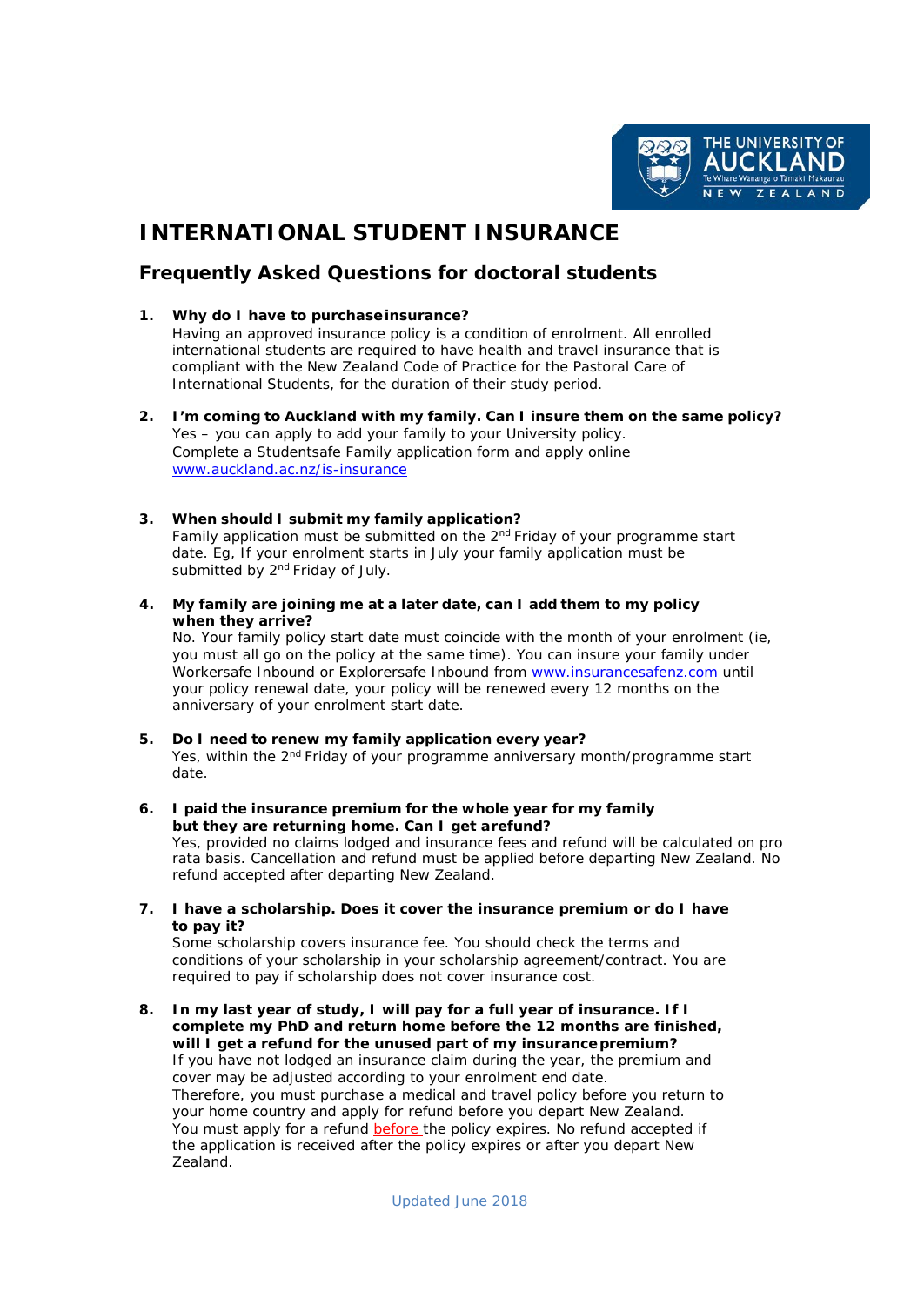- **9. Can I get an insurance refund if my enrolment is terminated?** Provided that you have not made any claims, you can request to cancel or refund the unused part of the premium. Calculations will be calculated on a pro rata basis. Please see the cancellation conditions in the policy wording.
- **10. How do I apply for a refund of my unused insurance premium?** Complete a refund fee form, Go to [www.auckland.ac.nz](http://www.auckland.ac.nz/) and search for fees refund.
- **11. Why am I being charged insurance while I am not in New Zealand?** It is a condition of enrolment for all enrolled international students to have approved insurance policy regardless of where you are OR the type of visa you hold. If you are not in New Zealand you may be eligible for an insurance waiver. Please see insurance waiver requirements on website.
- **12. I'm studying from my home country, can I have the insurance fee waived?**  We recommend not to waive your policy if you are studying from your home country or from overseas as it will affect the continuity of your policy. You may be eligible for an insurance waiver, please see insurance waiver requirements on website.
- **13. What is insurance waiver deadline and when are the deadlines?** An insurance waiver deadline is the last date to apply for an insurance waiver. Deadline or due dates are 2<sup>nd</sup> Friday of your programme start date. Eg, If your programme starts in July, waiver must be submitted on 2<sup>nd</sup> Friday of July

#### **14. Can I cancel my insurance when I go overseas** The International Office recommend not to cancel your insurance policy if you are going overseas as it will impact the continuity of your medical cover. Please check information on website and apply for insurance waiver if required.

# **15. Am I covered by insurance while on suspension?**

Yes, if you are on a three-month suspension and you have been charged for insurance, then your policy remains active. Suspension of more than three months will affect your student visa therefore you must check your insurance policy with your International Adviser to confirm your cover dates. If you are on a scholarship, you will be required to cover the cost of insurance during the suspension period if the scholarship does not cover the cost.

**16. Can I cancel the University insurance and use my own insurance policy?** Yes, you may apply for an insurance waiver, provided your alternative policy is approved by the University as compliant with the *Code of Practice for the Pastoral Care of International Students*. If your alternative policy appears on the compliant list of policies you can apply for an insurance waiver before the deadline. Please see a compliant list of policies and waiver submission deadlines at [www.auckland.ac.nz/is](http://www.auckland.ac.nz/is-insurance)[insurance](http://www.auckland.ac.nz/is-insurance)

## **17. If I submit my thesis early, is my insurance still valid?**

Your enrolment will end when you submit your thesis, however you can remain insured under your policy until the original expiry date if you have used/lodged claims, OR you can request to remain/continue your policy after you submitted your thesis provided your student visa is still valid. Please contact your Adviser at the International office to validate your insurance cover [isinsurance@auckland.ac.nz](mailto:isinsurance@auckland.ac.nz)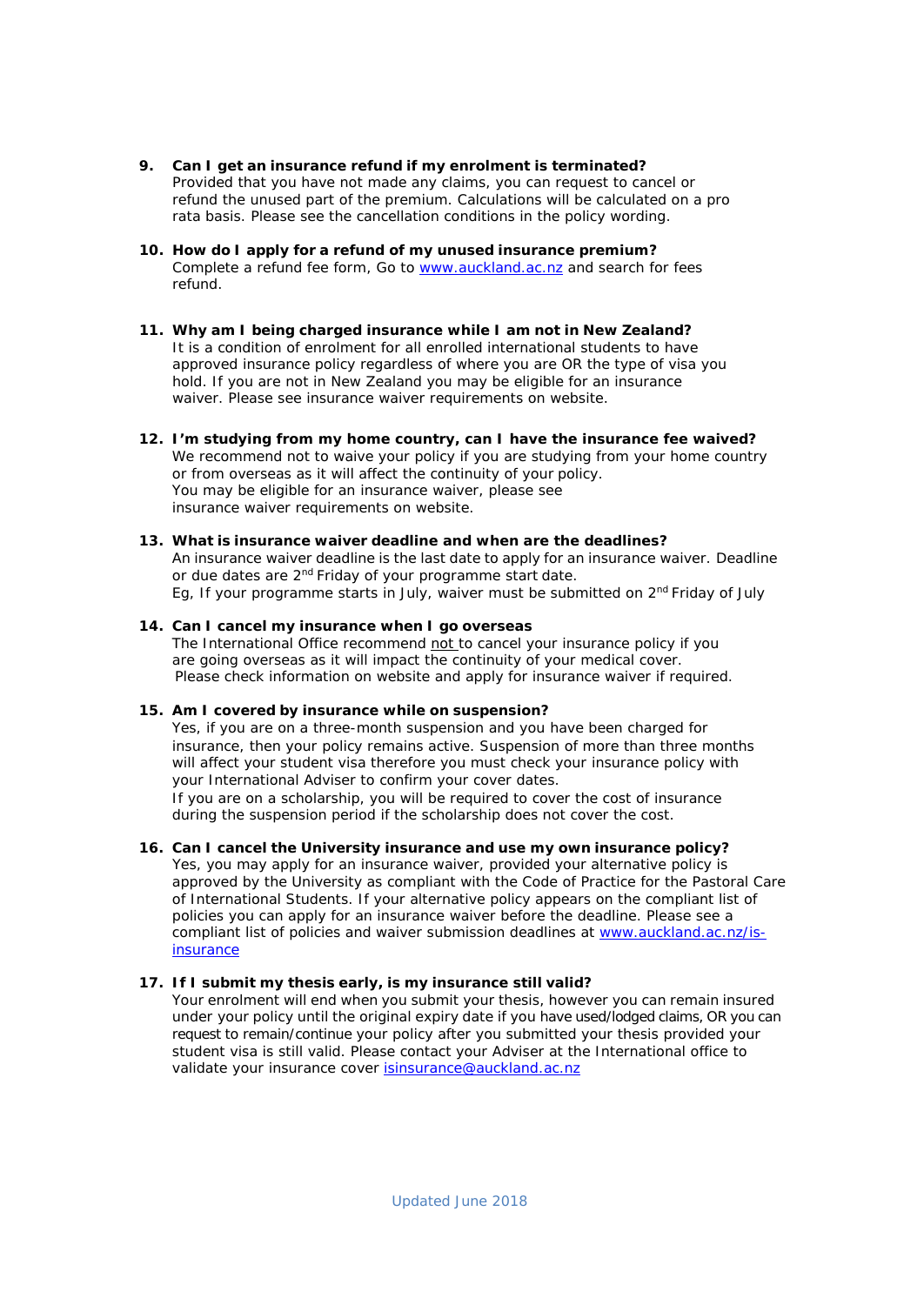**18. What happens if I stay in New Zealand after my maximum thesis submission date?**

If you remain in New Zealand and are no longer enrolled we recommend you purchase an appropriate insurance policy. Workersafe Inbound or Explorersafe Inbound are other types of policies available to you if you remain in New Zealand after your enrolment has ended[,www.insurancesafenz.com](http://www.insurancesafenz.com/)

# **19. How do I get a copy of my Health Insurance Certificate?** You can request a copy of your insurance certificate by emailing your request with your student ID number to our helpdesk on [help@insurancesafenz.co.nz](mailto:help@insurancesafenz.co.nz)

**20. Does my insurance policy cover travel for conference/research/field work outside of New Zealand?**

You may be covered by the University's co-operate travel insurance, if University if funding your trip/research or field trip. You are not eligible for the University cooperate travel insurance cover, if your research is not paid by a University grant or not funded by a University.

**Please check co-operate or staff travel policy information before you leave New Zealand.**

[https://www.auckland.ac.nz/en/students/forms-policies-and-guidelines/student](https://www.auckland.ac.nz/en/students/forms-policies-and-guidelines/student-policies-and-guidelines/student-travel-guidelines.html)[policies-and-guidelines/student-travel-guidelines.html](https://www.auckland.ac.nz/en/students/forms-policies-and-guidelines/student-policies-and-guidelines/student-travel-guidelines.html)

**21. Does my Studentsafe Inbound insurance policy cover me when I am overseas on holiday?** You are covered for up to 31 days only for visits to Australia, Bali, Lombok and the Islands of the South Pacific if you return to New Zealand after your holiday to continue your studies. The policy does not cover you for holidays to any other countries. You must purchase an appropriate policy from, [www.insurancesafenz.com](http://www.insurancesafenz.com/)

## **22. Where do I pay my insurance?**

Insurance fee can be paid online by login in to student services online.

**23. I have discontinued or withdrawn from my doctoral studies half way through the year. Do I need to pay for the whole year's insurance premium?**

Insurance fee is added from your initial enrolment and therefore charges depends on the initial enrolment dates.(Eg, if enrolment is April to March, insurance fee is for the full year, if April to December, insurance fee is nine months)

If your programme is withdrawn or terminated you may be eligible for a partial refund, provided you have not made any claims on your initial enrolment.

If you have made claims, then you will not be eligible for a refund. If you have not had any claims a refund will be calculated from when we receive the discontinuation or withdrawn confirmation email from the Graduate Centre.

**24. If my visa period is longer than my enrolment period, will I be covered after my enrolment ends?**

Insurance is charged according to your enrolment. If your enrolment ends before your visa expires, you must purchase an additional appropriate policy to cover the length of your student visa if you are staying in New Zealand.

# **25. Who should I contact regarding claims and other insurance enquiries,**

For insurance enquiries contact insurance helpdesk [help@insurancesafenz.co.nz,](mailto:help@insurancesafenz.co.nz) or insurance claim enquiries you can contact [claims@insurancesafenz.co.nz](mailto:claims@insurancesafenz.co.nz) 0800 486 004